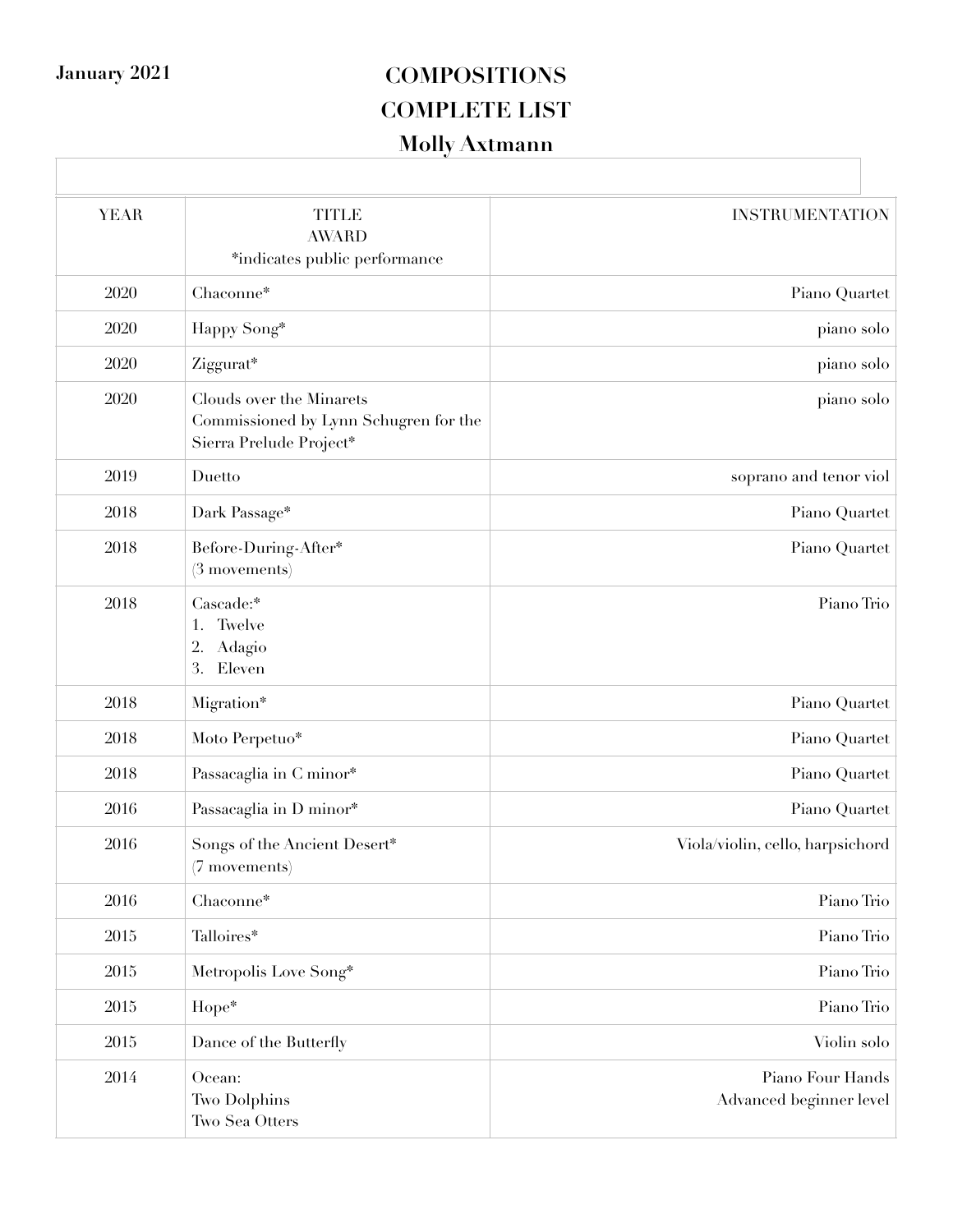| 2014 | The Calendar Duets<br>12 pieces:<br>January Sunshine<br>1.<br>February Rain<br>2.<br>March Madness<br>3.<br><b>April Flowers</b><br>4.<br>May Magic<br>5.<br>June Gladiolas<br>6.<br><b>July Fireworks</b><br>7.<br>(July Habanera)<br>8. August Games<br>9. September Scramble<br>10. October Leaves<br>11. November Jaunt<br>12. December Lights<br>Second Place Winner MTAC State<br>Contest 2015 | Piano four hands<br>Advanced beginner-Intermediate level                                                                                                                 |
|------|------------------------------------------------------------------------------------------------------------------------------------------------------------------------------------------------------------------------------------------------------------------------------------------------------------------------------------------------------------------------------------------------------|--------------------------------------------------------------------------------------------------------------------------------------------------------------------------|
| 2014 | Alice Underground*<br>Premier: The Academy Berkeley, CA<br>Directed by Pamela Alexander                                                                                                                                                                                                                                                                                                              | Musical for elementary-age children. Includes chorus<br>for 2nd-3rd graders.<br>Piano vocal score<br>15 scenes with scene change music<br>Prologue<br>42 musical numbers |
| 2013 | Porque*                                                                                                                                                                                                                                                                                                                                                                                              | trombone & piano                                                                                                                                                         |
| 2013 | Dark Passage*                                                                                                                                                                                                                                                                                                                                                                                        | Violin, French Horn, piano                                                                                                                                               |
| 2013 | Passacaglia D minor*                                                                                                                                                                                                                                                                                                                                                                                 | Violin, cello, French Horn, piano                                                                                                                                        |
| 2013 | Flight*                                                                                                                                                                                                                                                                                                                                                                                              | piano solo                                                                                                                                                               |
| 2013 | Sonoma*                                                                                                                                                                                                                                                                                                                                                                                              | Cello & Piano                                                                                                                                                            |
| 2013 | Sarabande*                                                                                                                                                                                                                                                                                                                                                                                           | Violin & Piano                                                                                                                                                           |
| 2013 | Al fondo del lago*                                                                                                                                                                                                                                                                                                                                                                                   | Trombone & French Horn                                                                                                                                                   |
| 2013 | Migration*                                                                                                                                                                                                                                                                                                                                                                                           | Violin, cello, French horn, trombone, piano                                                                                                                              |
| 2013 | Migration                                                                                                                                                                                                                                                                                                                                                                                            | Piano Quintet:<br>violin, viola, cello, Db bass, piano                                                                                                                   |
| 2013 | Moto Perpetuo*                                                                                                                                                                                                                                                                                                                                                                                       | Violin, Cello, French Horn, Piano                                                                                                                                        |
| 2013 | Phrygian*                                                                                                                                                                                                                                                                                                                                                                                            | Piano trio                                                                                                                                                               |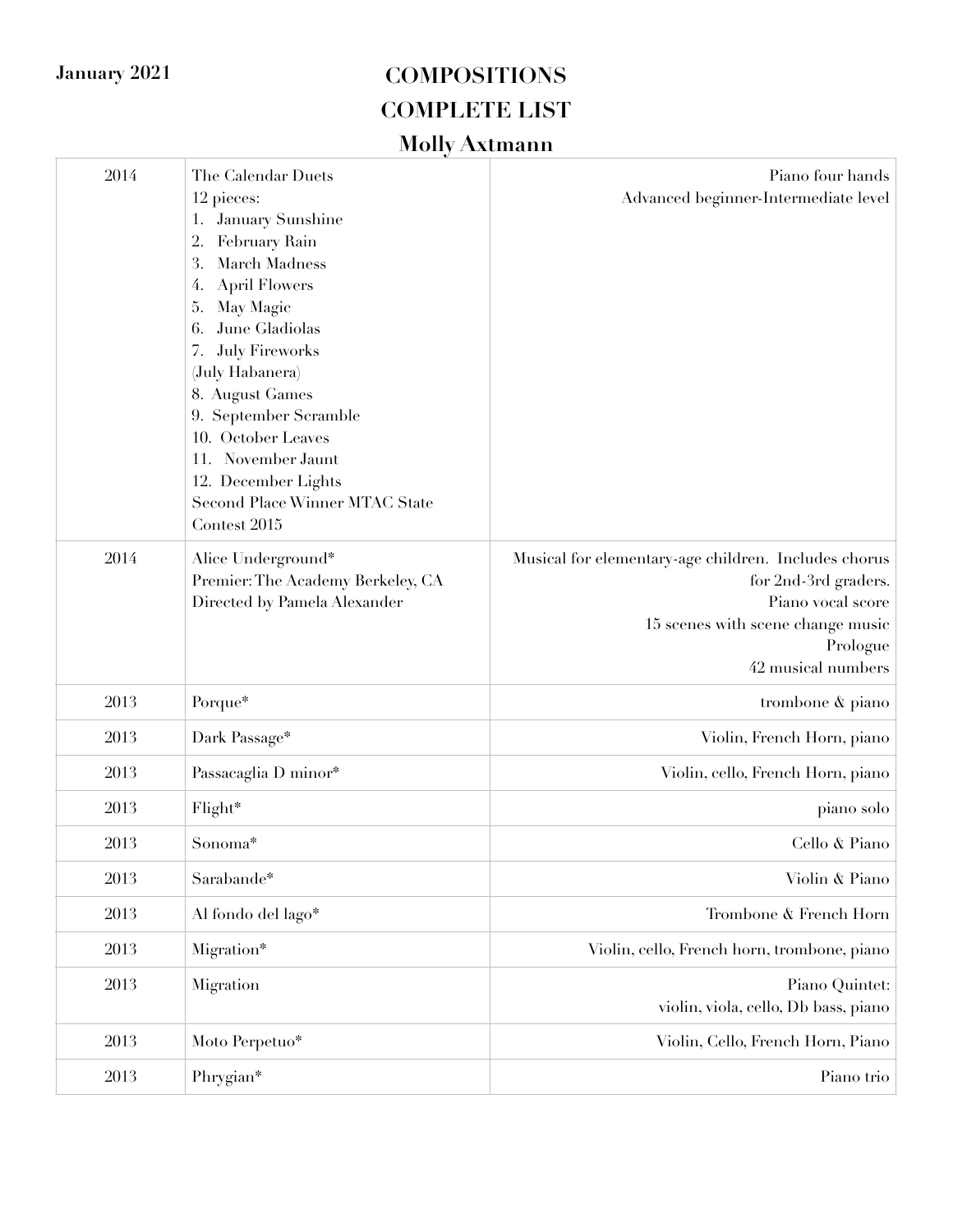| 2013 | Nakazora                                                                                                                                                                   | Two Kotos & violin<br>For the Sakiyama family                      |
|------|----------------------------------------------------------------------------------------------------------------------------------------------------------------------------|--------------------------------------------------------------------|
| 2013 | Habanera Rosa                                                                                                                                                              | Piano four hands                                                   |
| 2012 | Gift of a Pheasant<br>Dance<br>1.<br>Stillness<br>2.<br>3. Pluck                                                                                                           | <b>String Quartet</b>                                              |
| 2012 | Invocation*<br>For Stanley Corfman                                                                                                                                         | French Horn & Piano                                                |
| 2011 | Inanna and the Huluppu Tree<br>Original live action film                                                                                                                   | Flute, Bass Clarinet, Violin, Viola, Cello, Harp (pedal),<br>Piano |
| 2010 | Water and Sand<br>1. River<br>2. Desert                                                                                                                                    | String Orchestra                                                   |
| 2010 | Enki's Dream*                                                                                                                                                              | Flute, Viola, Harp (pedal)                                         |
| 2009 | The Anzu-Bird*                                                                                                                                                             | flute, Clarinet Bb, Cello, Piano                                   |
| 2008 | Metropolis*<br>Film score to 1927 silent film classic by<br>Fritz Lang                                                                                                     | Violin, Bass, Percussion, Clarinet, Piano                          |
| 2007 | Morning Light*                                                                                                                                                             | <b>String Quartet</b>                                              |
| 2007 | The Hunchback of Notre Dame*<br>Film score to the 1923 classic with Lon<br>Chaney Awarded a Community Partners<br>grant through ACF with Niles Essay<br>Silent Film Museum | Violin, Cello, Percussion, Piano                                   |
| 2007 | The Raven*<br>Film score to silent classic about E.A.<br>Poe                                                                                                               | Violin/Viola, piano, percussion                                    |
| 2007 | Voyage                                                                                                                                                                     | Piano four hands<br>Intermediate level                             |
| 2006 | The Cabinet of Dr. Caligari*<br>Film Score to the 1919 horror classic                                                                                                      | Viola, Cello, Piano                                                |
| 2006 | Desert                                                                                                                                                                     | String orchestra:<br>v1, v2, v3, va, vc, bass                      |
| 2006 | Cave (version 1)                                                                                                                                                           | String Orchestra                                                   |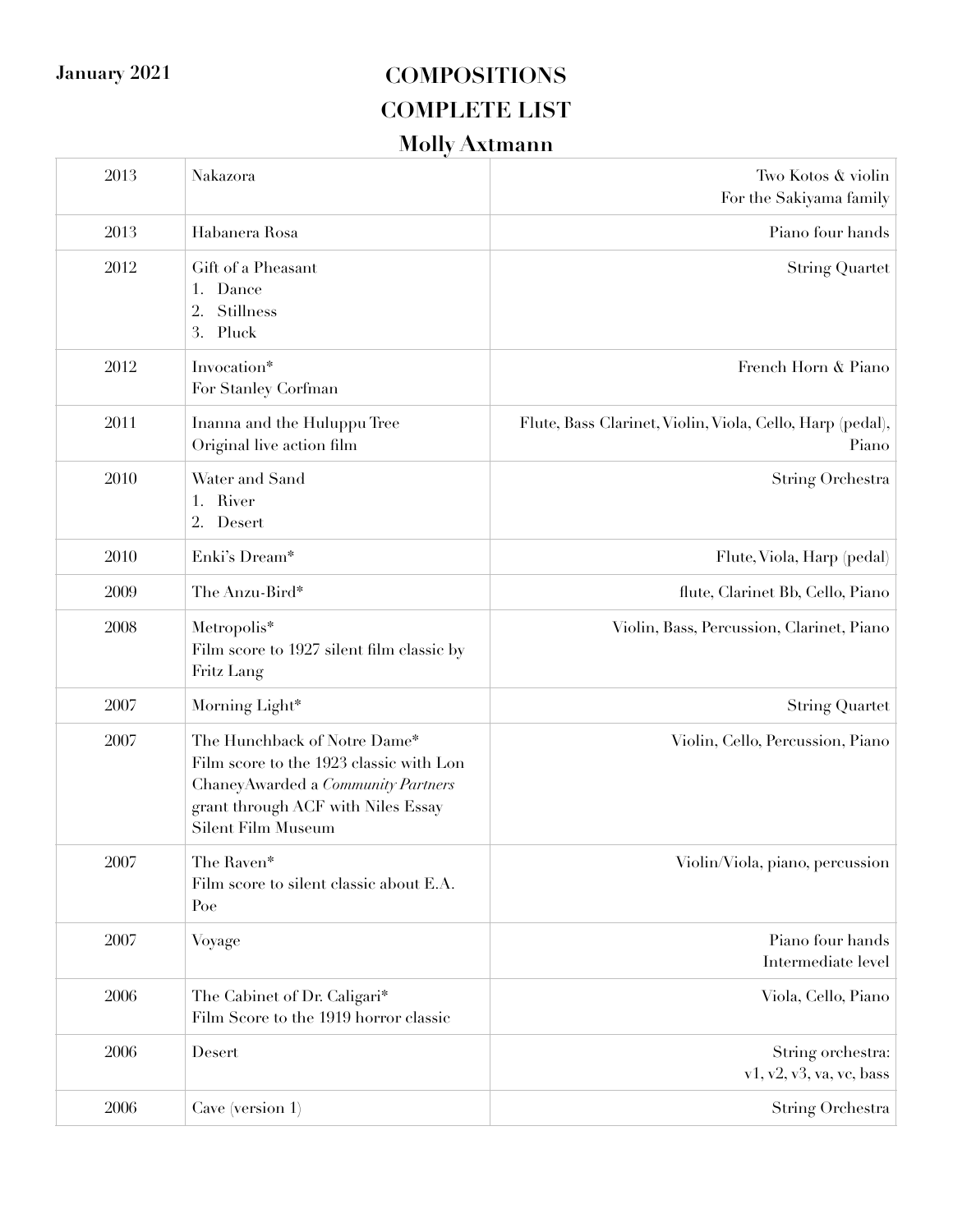| $2006\,$      | Cave (version 2)                                                                                                                                                                                                                                                                                                                                                                                                                                   | String Orchestra                                     |
|---------------|----------------------------------------------------------------------------------------------------------------------------------------------------------------------------------------------------------------------------------------------------------------------------------------------------------------------------------------------------------------------------------------------------------------------------------------------------|------------------------------------------------------|
| 2006          | River                                                                                                                                                                                                                                                                                                                                                                                                                                              | <b>String Orchestra</b>                              |
| 2005          | Cello Counterpoint                                                                                                                                                                                                                                                                                                                                                                                                                                 | Two Cellos                                           |
| 2005          | Return*                                                                                                                                                                                                                                                                                                                                                                                                                                            | Viola, Clarinet Bb, Piano                            |
| 2005          | Habanera Calienka*                                                                                                                                                                                                                                                                                                                                                                                                                                 | Piano six hands                                      |
| 2004          | Recuerdo*                                                                                                                                                                                                                                                                                                                                                                                                                                          | Violin Solo                                          |
| 2004          | Nosferatu*<br>Film Score to the 1922 horror classic by<br>Franz Murnau                                                                                                                                                                                                                                                                                                                                                                             | Piano Quartet                                        |
| $2004\,$      | Duo*                                                                                                                                                                                                                                                                                                                                                                                                                                               | Viola and Cello                                      |
| 2004          | Passacaglia in Eb minor*                                                                                                                                                                                                                                                                                                                                                                                                                           | Piano Trio                                           |
| 2004          | Ziggurat*                                                                                                                                                                                                                                                                                                                                                                                                                                          | Two Pianos Four Hands                                |
| 2003          | A Sad Elephant for Rem*<br>1. Arrival<br>2.<br>Dance<br>3. Calm                                                                                                                                                                                                                                                                                                                                                                                    | Viola & Piano                                        |
| 2002          | Threnody*                                                                                                                                                                                                                                                                                                                                                                                                                                          | Cello Orchestra<br>5 parts                           |
| 1997-<br>2001 | A Year of Days*<br>Carousel<br>1.<br>Rain in New England<br>2.<br>3.<br>A Year of Days<br>Stream<br>4.<br>Changing Times (with Joey Lent,<br>5.<br>guitar)<br>6. Tailloires<br>Prelude in E minor<br>7.<br>8. Push Hands<br>9. Prelude in D minor<br>10. On the Other Side<br>11. Flowers in Autumn (with Joey Lent,<br>guitar)<br>12. For Michael<br>13. Candlelight<br>14. Prelude in F# minor<br>Awarded second Place in MTAC State<br>Contest. | Piano solo<br>(Recording has guitar on Nos 5 and 11) |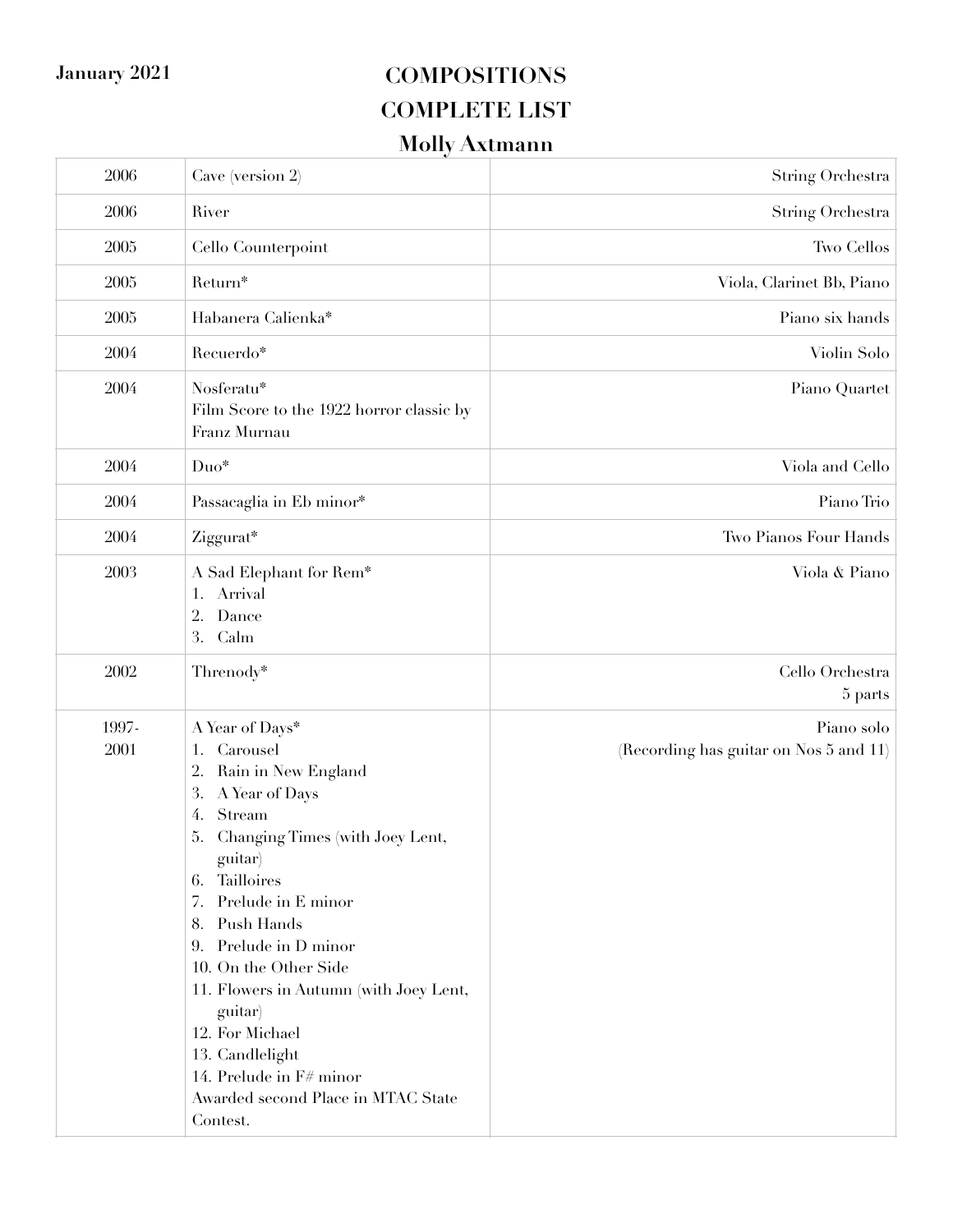| 1997-<br>2001 | Prelude B minor<br>Prelude C major<br>"Wave"<br>Prelude F minor                                                 | Piano solo                                                                                     |
|---------------|-----------------------------------------------------------------------------------------------------------------|------------------------------------------------------------------------------------------------|
| 2000          | E minor Cello                                                                                                   | Cello & Piano                                                                                  |
| 2000          | Prelude in Eb minor<br>(After 'Tailloires')                                                                     | Cello & Piano                                                                                  |
| 1997          | First Techniques                                                                                                | piano solo<br>13 beginning etudes                                                              |
| 1997          | Musica della Notte*<br>Original version 1973                                                                    | <b>Percussion Ensemble</b><br>$6-7$ players $\&$ conductor                                     |
| 1997          | Illusion*                                                                                                       | <b>String Quartet</b>                                                                          |
| 1997          | My Piano Book<br>15 short pieces for the very beginning<br>pianist                                              | solo piano                                                                                     |
| 1996          | Ten pairs of tortoises cannot oppose it*<br>3 nocturnes<br>Andante<br>2.<br>Lento<br>3.<br>Delicato-Prestissimo | solo piano                                                                                     |
| 1996          | Is there an answer?                                                                                             | Original lyrics<br>Children's chorus (SA) & piano                                              |
| 1996          | Canto Primo*<br>La valle<br>I.<br>II. Le bestie<br>III. Virgilio<br>IV. Il Veltro<br>V. Il séquito              | Lyric in italian by Dante Alighieri from Inferno: Canto I<br>String quartet, soprano, baritone |
| 1996          | Amygdala*<br>Encouter<br>2.<br>Influence<br>3. Flight                                                           | Oboe & flute                                                                                   |
| 1996          | <b>Bones</b>                                                                                                    | Marimba & cello<br>Version for Marimba & violin                                                |
| 1996          | Sanctuary*<br>Comisssioned by 'A Musical Offering<br>Café for 'A Meadows Cabaret' 1996                          | Original lyric<br>Soprano, flute, piano                                                        |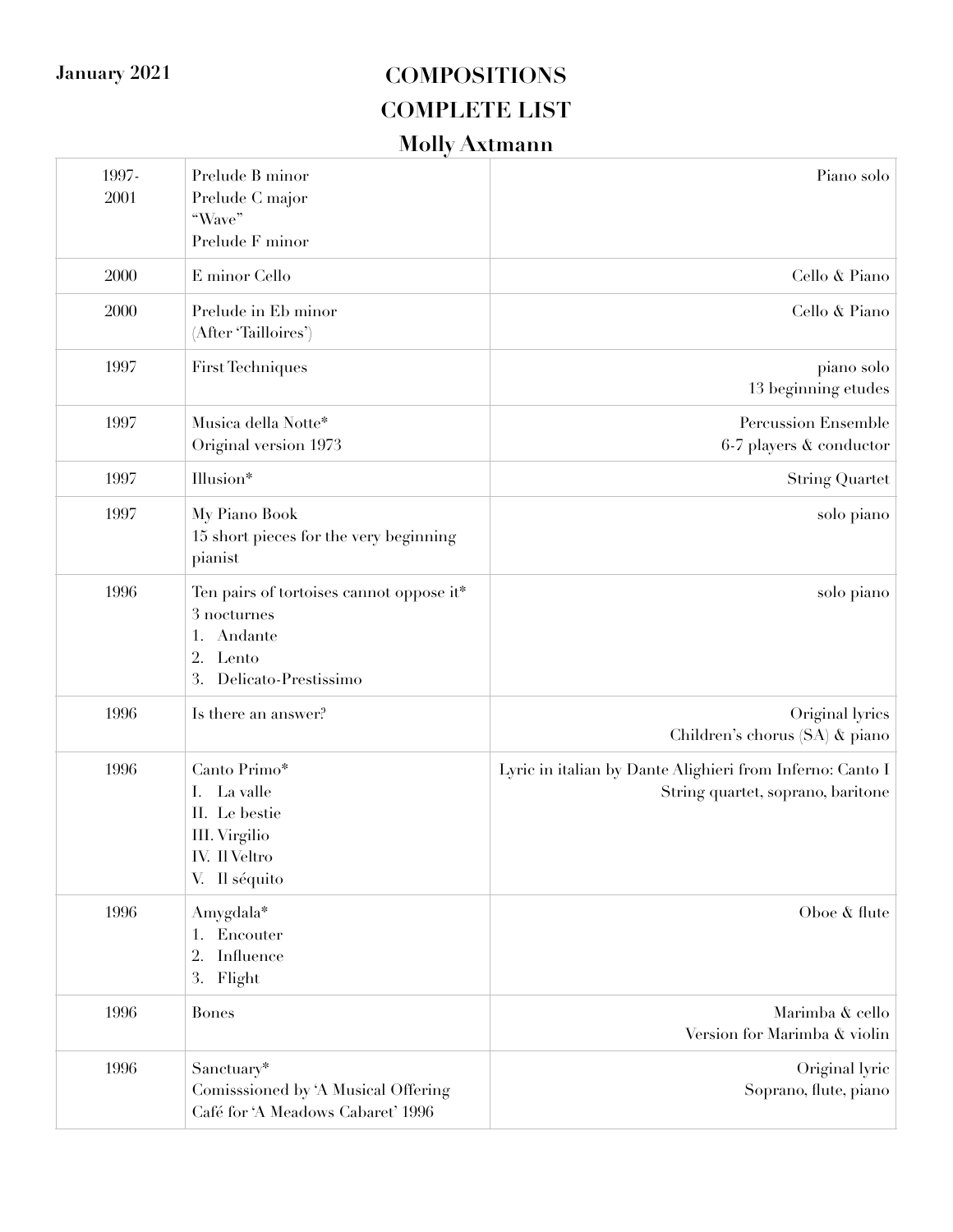| 1995 | October Songs*<br>Eldorado<br>A Dream within a dream<br>Ulalume<br>3.<br>To-<br>4.<br>Annabelle Lee<br>5.<br>Opera Works, Inc. Art Songs<br>Competition 1996 Honourable Mention:<br>Annabelle Lee | Tenor & piano<br>Poetry by Edgar Allan Poe                                         |
|------|---------------------------------------------------------------------------------------------------------------------------------------------------------------------------------------------------|------------------------------------------------------------------------------------|
| 1995 | Music for Shakesoeare's A Midsummer<br>Night's Dream*<br>(composed with students)<br>Production at Live Oak Theatre, Berkeley,<br>CA June 9-17 1995                                               | soprano (children's voices), keyboard, flute, recorder,<br>cello, bass, percussion |
| 1995 | Mountain Stream                                                                                                                                                                                   | piano solo<br>advanced beginner level                                              |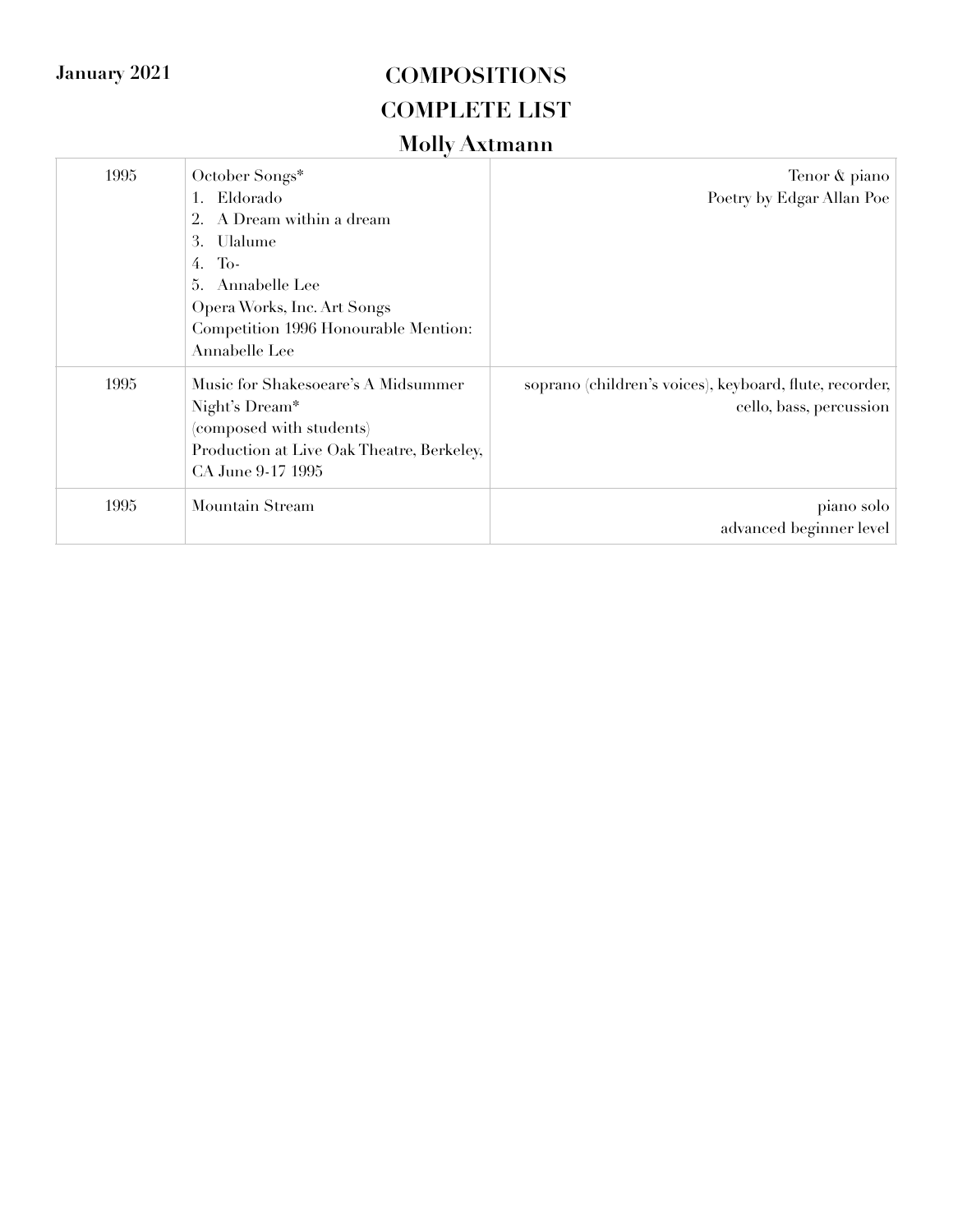| 1995 | <b>Twenty-Nine Techniques</b><br>Dancing in the Meadow<br>1.<br>2.<br>Sadness<br>3.<br>The train<br><b>Hunting Dance</b><br>4.<br>Is it gonna rain?<br>5.<br>6.<br>Twirling<br>7.<br>Dolphins<br>8.<br>Rainbow<br>Sailing<br>9.<br>10. Wide open sky<br>11. Ladybug dance<br>12. Woodpecker<br>13. Cotton candy<br>14. The chase<br>15. Beating the drum<br>16. Kangaroos<br>17. Daisies dancing<br>18. The oak tree<br>19. Desert snake<br>20. Running with a hoop<br>21. Car outing<br>22. Ground squirrels<br>23. Jazzy march<br>24. Flowers in the water<br>25. The bear circle<br>26. Stretching taffy<br>27. Rings<br>28. Boogie time<br>29. Rag times | piano solo<br>Illustrations by Ariel Schrag<br>For advanced beginner piano students |
|------|--------------------------------------------------------------------------------------------------------------------------------------------------------------------------------------------------------------------------------------------------------------------------------------------------------------------------------------------------------------------------------------------------------------------------------------------------------------------------------------------------------------------------------------------------------------------------------------------------------------------------------------------------------------|-------------------------------------------------------------------------------------|
| 1995 | Mass for St. Joseph the Worker*<br>Kyrie<br>1.<br>2.<br>Gloria<br>3.<br>Sanctus<br>Memorial Acclamation<br>4.<br>5.<br>Amen<br>Agnus Dei<br>6.<br>Commissioned by St. Joseph the Worker<br>Church, Berkeley, CA                                                                                                                                                                                                                                                                                                                                                                                                                                              | Ordinary of the Mass in English<br>SATB with keyboard (piano or organ)              |
| 1994 | Tree in the snow                                                                                                                                                                                                                                                                                                                                                                                                                                                                                                                                                                                                                                             | Children's chorus-soprano & piano<br>Poem by Tania Schrag                           |
| 1994 | Rag for Rachel                                                                                                                                                                                                                                                                                                                                                                                                                                                                                                                                                                                                                                               | Piano solo                                                                          |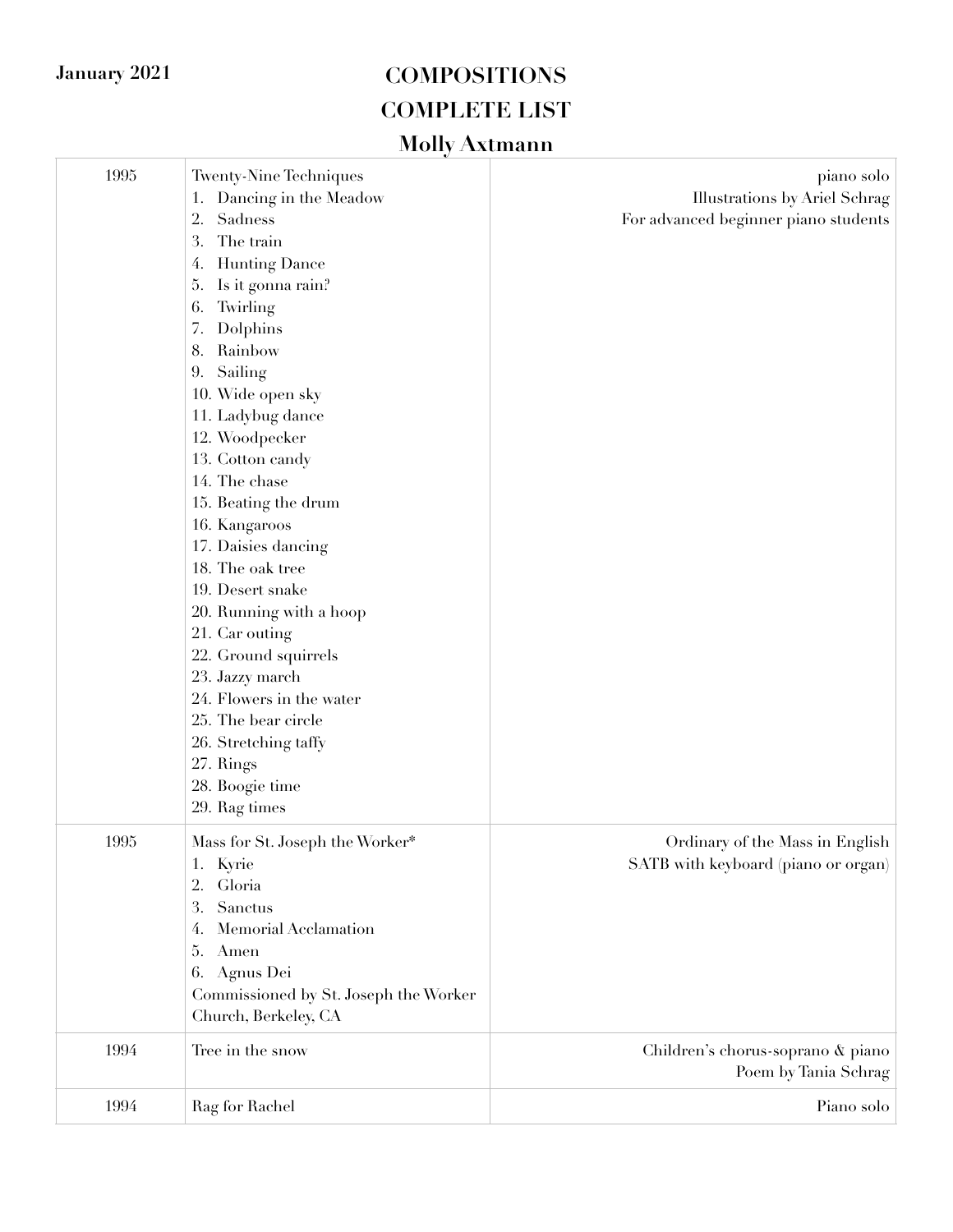| Oboe & piano                                                                                                  | Taydie dances with Eve-lyn under the<br>wide Wyoming sky*                                                                                                                                                                                                                                                                  | 1994 |
|---------------------------------------------------------------------------------------------------------------|----------------------------------------------------------------------------------------------------------------------------------------------------------------------------------------------------------------------------------------------------------------------------------------------------------------------------|------|
| piano solo for young beginner:<br>Original titles<br>left hand alone<br>Illustrations by Ariel Schrag         | A Walk in the Forest<br>26 short pieces                                                                                                                                                                                                                                                                                    | 1993 |
| Etudes for single manual harpsichord                                                                          | Songs of the Ancient Desert*<br>15 pieces                                                                                                                                                                                                                                                                                  | 1993 |
| piano solo<br>Inspired by Robert Schumann's "Kinderscenen"                                                    | Scenes of Schumann<br>Foreign Lands and people<br>1.<br><b>Curious Story</b><br>2.<br>3.<br>Chase<br>Pleading child<br>4.<br>Perfect happiness<br>5.<br>Big event<br>6.<br>Dreaming<br>7.<br>By the Fire<br>8.<br>Rocking Horse<br>9.<br>10. Almost too serious<br>11. Afraid<br>12. Falling asleep<br>13. The poet speaks | 1993 |
| Children's chorus SSAA<br>Poem by Meg Renik<br>2trBb, french horn, trombone, tuba<br>Version for SSAA & piano | There is Light                                                                                                                                                                                                                                                                                                             | 1993 |
| Woodwind quintet:<br>flute, oboe, Cl Bb, French horn, bassoon                                                 | Outtakes<br>$3\mbox{ movements}$                                                                                                                                                                                                                                                                                           | 1993 |
| Ordinary of the Mass in Latin                                                                                 | Mass<br>1. Kyrie<br>2.<br>Gloria<br>3.<br>Sanctus<br>Credo<br>4.<br>Agnus Dei<br>5.                                                                                                                                                                                                                                        | 1993 |
| Piano solo                                                                                                    | It was a sunny day                                                                                                                                                                                                                                                                                                         | 1993 |
| Marimba & cello<br>Version for Marimba & violin                                                               | <b>Bones</b>                                                                                                                                                                                                                                                                                                               | 1993 |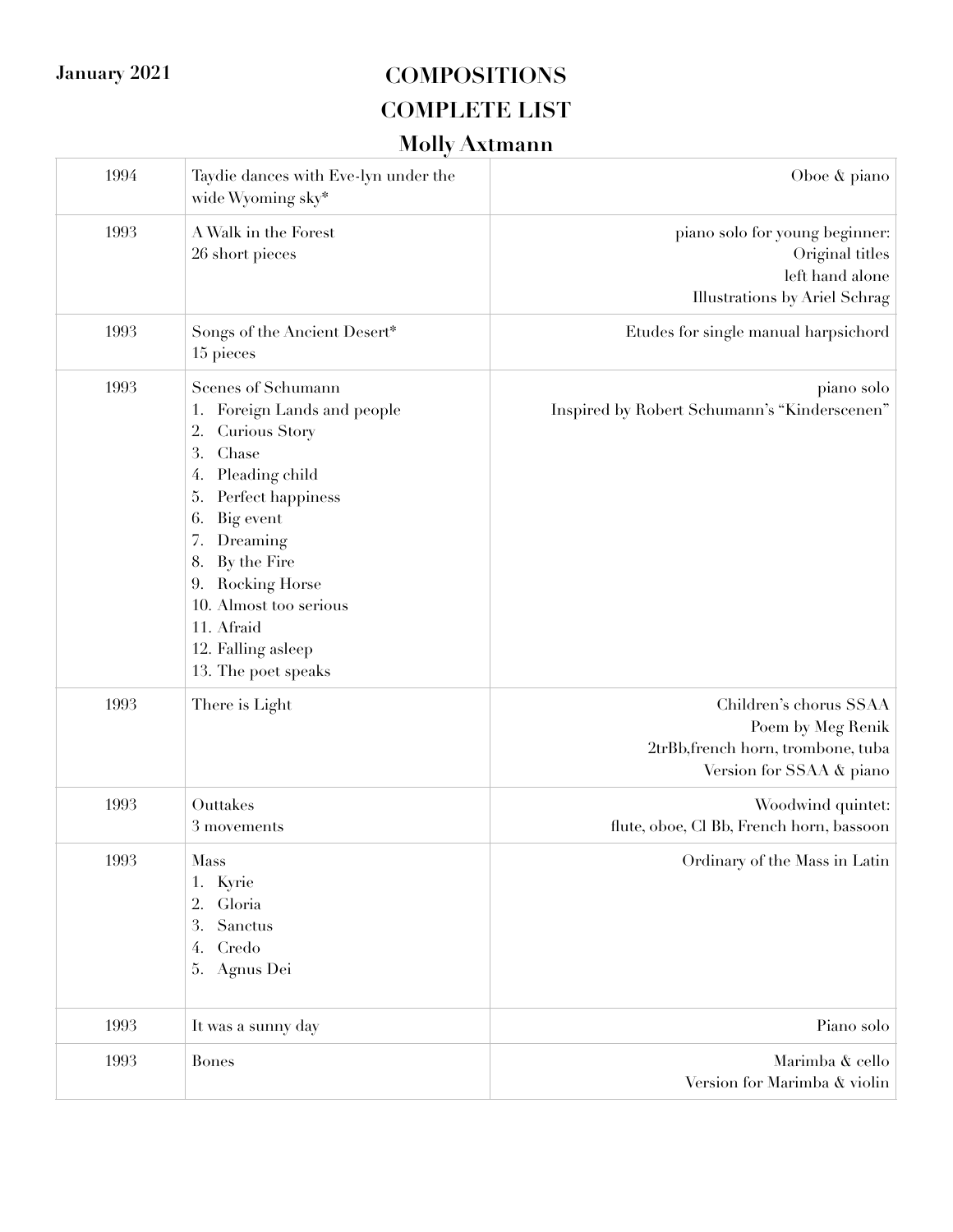| 1993 | The Crucifixion*                                                                                                                                                                                                                                                                                                                                                                                                                                                                       | SATB a cappella<br>12th century anon from "The Speckled Book".                                                                                                                |
|------|----------------------------------------------------------------------------------------------------------------------------------------------------------------------------------------------------------------------------------------------------------------------------------------------------------------------------------------------------------------------------------------------------------------------------------------------------------------------------------------|-------------------------------------------------------------------------------------------------------------------------------------------------------------------------------|
| 1993 | Psalm 23*                                                                                                                                                                                                                                                                                                                                                                                                                                                                              | Responsorial for soprano solo, clarinet or oboe, organ<br>Psalm 23 King James version                                                                                         |
| 1993 | Suite from "BEAUTY"*<br>The Ball-Storm (Act I/4)<br>1.<br>The port (Act I/8)<br>2.<br>The Merchant's night (Act II/1<br>3.<br>Beauty goes to the Beast (Act II/5)<br>4.<br>Beauty enters the Hall of Mirrors (Act III/<br>5.<br>$\ket{1}$<br>Beauty meets the Beast in the forest (Act<br>6.<br>$\text{III/5}$<br>Night kill (Act III/6)<br>7.<br>Night dance (Act III/9<br>8.<br>The Beast changes (Act IV/5)<br>9.<br>10. Beauty and Beast confess their love (Act<br>$IV/6$ Finale) | flute, clarinet, cello, piano, percussion (congas,<br>glockenspiel, gong, temple blocks)<br>Instrumental arrangement of music from original opera<br>"BEAUTY"                 |
| 1993 | <b>BEAUTY</b>                                                                                                                                                                                                                                                                                                                                                                                                                                                                          | Opera with original libretto and lyrics based on the<br>french tale "Beauty and the Beast"<br>Orchestral score<br>Chamber orchestra<br>Children's chorus<br>Piano vocal score |
| 1993 | Twice with Jeanne                                                                                                                                                                                                                                                                                                                                                                                                                                                                      | Original lyric<br>soprano & piano                                                                                                                                             |
| 1993 | A Walk in the Forest<br>26 short pieces for the left hand alone<br>with story format                                                                                                                                                                                                                                                                                                                                                                                                   | Illustrations by Ariel Schrag<br>beginner student                                                                                                                             |
| 1992 | Overture to BEAUTY                                                                                                                                                                                                                                                                                                                                                                                                                                                                     | Chamber orchestra:<br>fl/ob/ClBb/bn<br>trBb/FrHn/trbn<br>2 timpani<br>2 percussion<br>Harp<br>strings<br>piano<br>Also piano solo version                                     |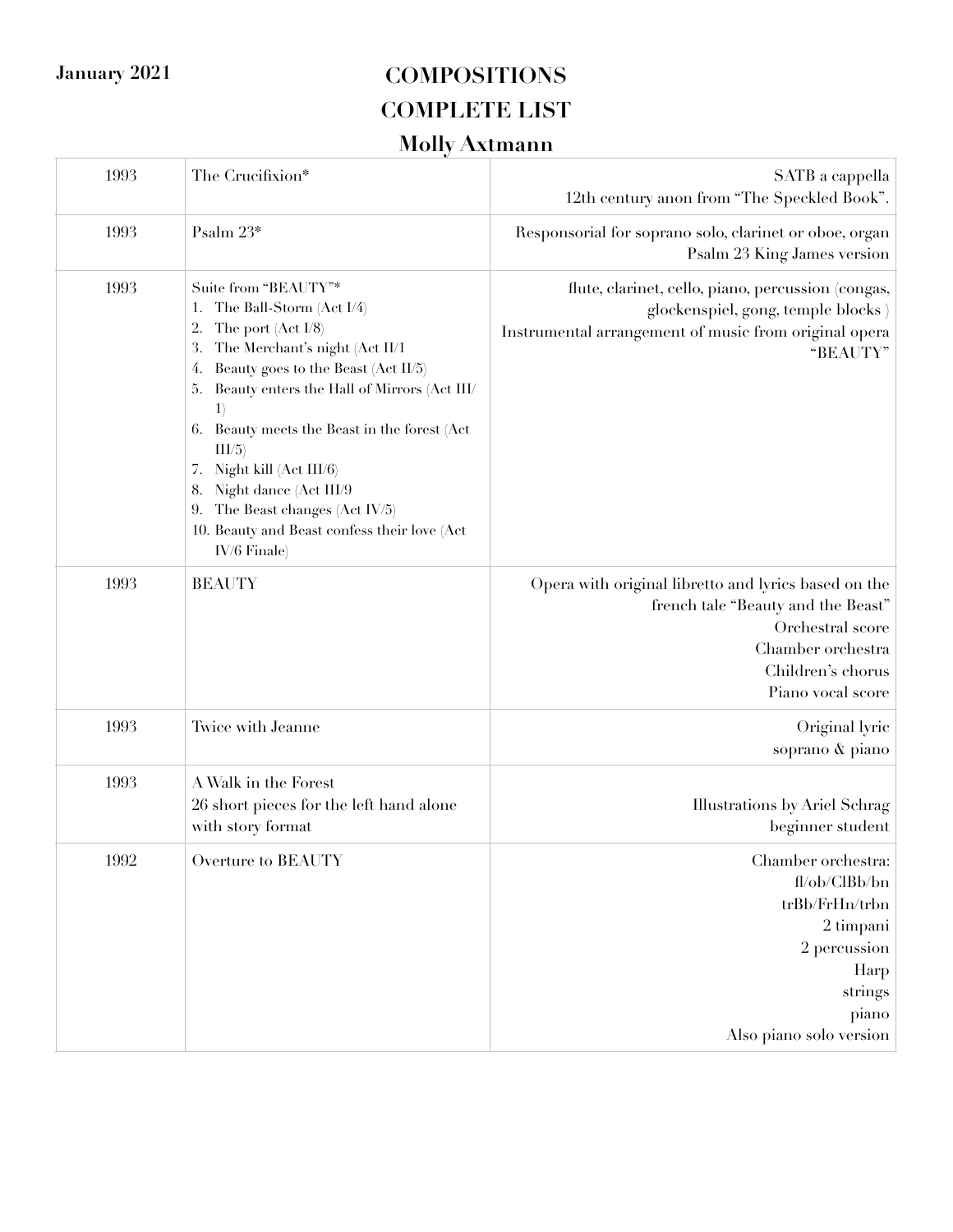| 1992<br>revised 2019 | Passing from one world to another<br>Honorable mention: 1996 Women's<br>Philharmoni Reading Session, Berkeley                                                                                                                                                        | Full orchestra:<br>2222<br>2211<br>3 timpani<br>2 percussion<br>harp<br>strings: 108663 |
|----------------------|----------------------------------------------------------------------------------------------------------------------------------------------------------------------------------------------------------------------------------------------------------------------|-----------------------------------------------------------------------------------------|
| 1992                 | The Gospel according to St. John*                                                                                                                                                                                                                                    | King James version<br>SATB & keyboard                                                   |
| 1992                 | 113th St.                                                                                                                                                                                                                                                            | two flute & bongos                                                                      |
| 1992                 | Psalm 126                                                                                                                                                                                                                                                            | King James version<br><b>Responsorial for Advent</b><br>SA keyboard                     |
| 1991                 | Wings*                                                                                                                                                                                                                                                               | Original poetry<br>tenor sax with spoken word                                           |
| 1991                 | Magic Tortoise*<br>1. The violin speaks<br>Magic Tortoise<br>2.<br>In the night<br>3.<br>Dance-like<br>4.<br>The violin tries to escape<br>5.<br>6.<br>Viola spread<br>The cello has something to say<br>7.<br>The Pluck<br>8.<br>The Still<br>9.<br>10. Persistence | violin, viola, cello                                                                    |
| 1990                 | Changes of Light*<br>Twilight<br>1.<br>2.<br>Night<br>3.<br>Dawn<br>4. Day                                                                                                                                                                                           | cello & piano                                                                           |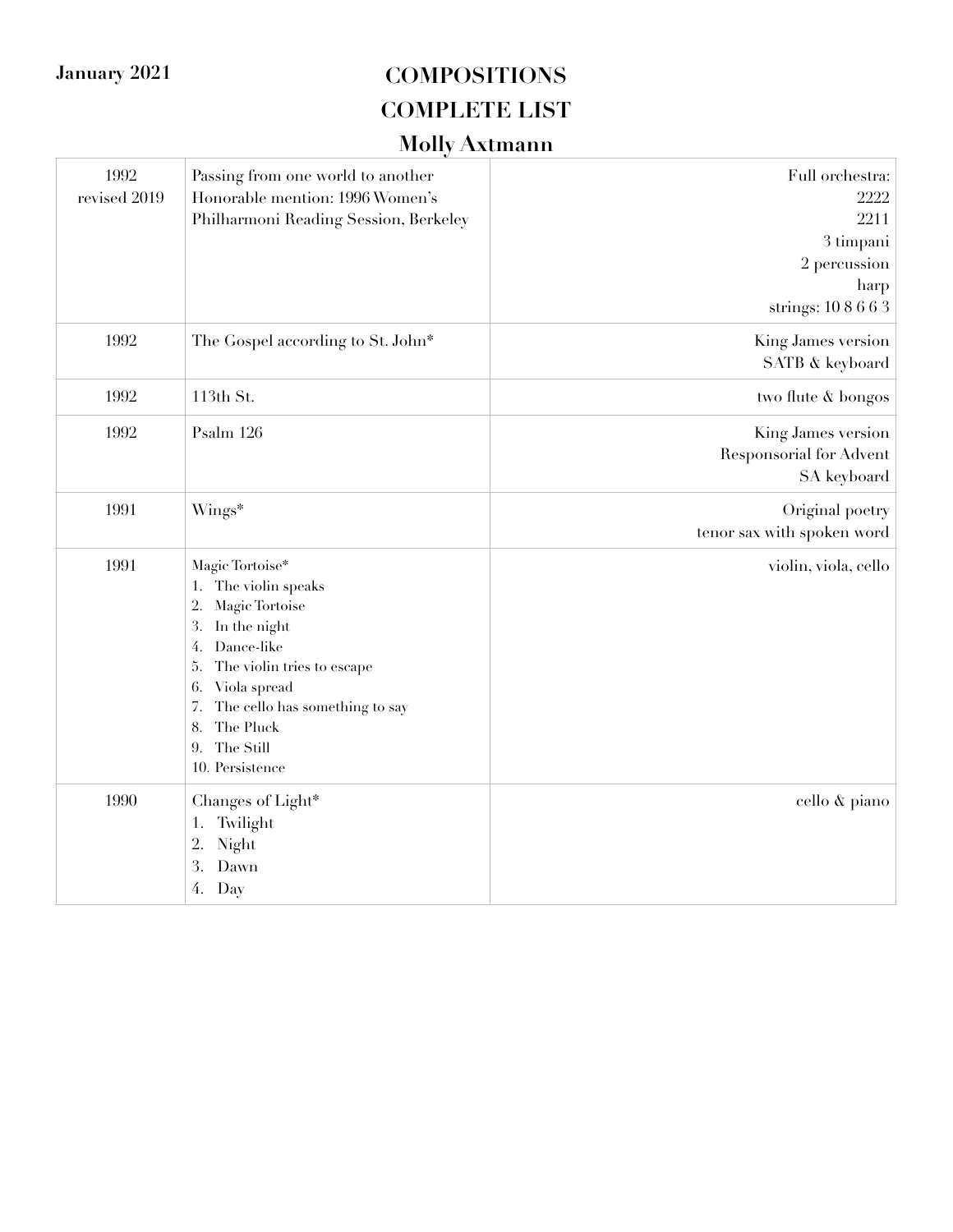| 1990 | Words for Music Perhaps*<br>Girl's Song<br>1.<br>Young Man's Song<br>2.<br>3.<br>Her Anxiety<br>His Confidence<br>4.<br>Love's Loneliness<br>5.<br>Her Dream<br>6.<br>His Bargain<br>7.<br>Three Things<br>8.<br>Mad as the Mist and Snow<br>9.<br>10. Lullaby<br>11. Those Dancing Days are Gone<br>12. After Long Silence | Poetry by W.B. Yeats<br>soprano, tenor & piano               |
|------|-----------------------------------------------------------------------------------------------------------------------------------------------------------------------------------------------------------------------------------------------------------------------------------------------------------------------------|--------------------------------------------------------------|
| 1990 | Flower Pieces*<br>Little Flowers<br>1.<br>2.<br>The Rose<br>3.<br>Flowers of the Concert<br><b>Water Lilies</b><br>4.<br>The Flower Thresher<br>5.<br><b>Spiralling Flowers</b><br>6.<br>Flowers of Death<br>7.<br>8. Flowers of the Winter<br>Winner MTAC Composer Today 1993                                              | Original poetry (printed on program)<br>solo piano           |
| 1989 | When we were very six*<br>Sneezles<br>1.<br>Happiness<br>2.<br>3.<br>Swing Song<br>The King's Breakfast<br>4.<br>Solitude<br>5.<br>The Engineer<br>6.<br>7.<br>Spring Morning<br>Rice Pudding<br>8.<br>9. Half Way Down<br>10. Wind on the Hill<br>11. The Good Little Girl<br>Honorable Mention "Melodious Accord" 1994    | Poetry by A. A. Milne<br>soprano (or tenor), flute, keyboard |
| 1989 | An Integrated Rag*                                                                                                                                                                                                                                                                                                          | mixed ensemble for middle school group                       |
| 1989 | The Mordant                                                                                                                                                                                                                                                                                                                 | piano solo advanced beginner level                           |
| 1988 | Falling*                                                                                                                                                                                                                                                                                                                    | flute and piano                                              |
| 1986 | Cries*<br>By the light of the moon<br>1.<br>Smiles<br>2.<br>Cries<br>3.                                                                                                                                                                                                                                                     | Original poetry (printed on program)<br>viola & piano        |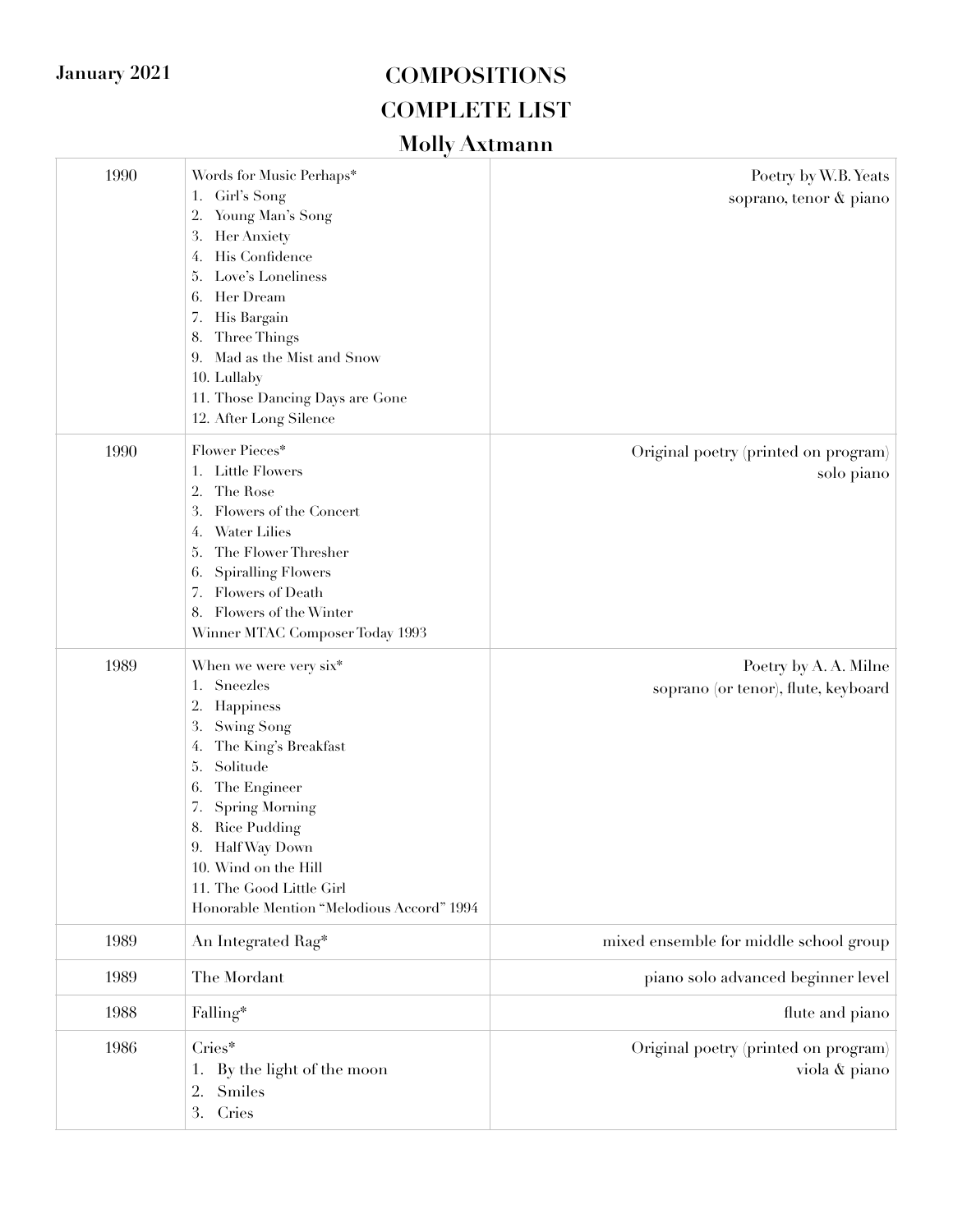| 1984 | Blues for my Father*<br>10 continuous movements                                                                                                              | Original poetry (printed on program)<br>Bb Clarinet & piano                             |
|------|--------------------------------------------------------------------------------------------------------------------------------------------------------------|-----------------------------------------------------------------------------------------|
| 1980 | Dances<br><b>Brazil</b><br>1.<br>Melody<br>2.<br>3.<br>On the street<br>Senza Fine<br>4.<br>She doesn't want to take herself too<br>5.<br>seriously (a Rag)* | piano solo                                                                              |
| 1980 | Anxiety over unfulfilled dreams                                                                                                                              | piano solo                                                                              |
| 1980 | Meanwhile                                                                                                                                                    | piano four hands                                                                        |
| 1980 | Audition                                                                                                                                                     | A musical (unfinished)<br>piano vocal score                                             |
| 1979 | The Little Notebook                                                                                                                                          | 6 pieces for piano solo                                                                 |
| 1975 | Incidental music for Christmas eve                                                                                                                           | recorder, Cl Bb, violin, guitar                                                         |
| 1974 | Dance for 3 instruments                                                                                                                                      | recorder, Cl Bb, bassoon                                                                |
| 1973 | Limpidity                                                                                                                                                    | Anonymous haiku<br>solo voice                                                           |
| 1973 | Solo for Joanna                                                                                                                                              | violin solo                                                                             |
| 1973 | Two Pieces for Harp                                                                                                                                          | pedal harp solo                                                                         |
| 1973 | Two Piano Preludes                                                                                                                                           | piano solo                                                                              |
| 1972 | Invention on the Perfect Fourth                                                                                                                              | flute solo                                                                              |
| 1972 | Orchestra Piece                                                                                                                                              | fl/ob/ClBb/Bn/HnF/strings/harp/percussion/marimba/<br>castanets/timpani                 |
| 1972 | Don't Shoot the Warthog                                                                                                                                      | Poem by Gregory Corso<br>cello/flute/marimba/woodblocks/bells/maracas/<br>voice(spoken) |
| 1972 | Piano Prelude                                                                                                                                                | piano solo based on 12-tone row                                                         |
| 1972 | Kzakrea*                                                                                                                                                     | violin & piano                                                                          |
| 1971 | Piano Prelude                                                                                                                                                | piano solo                                                                              |
| 1971 | Cello Piano Piece                                                                                                                                            | Cello & Piano                                                                           |
| 1971 | Piano Prelude                                                                                                                                                | solo piano                                                                              |
| 1971 | Kyrie Eleison                                                                                                                                                | Latin text soprano & baritone                                                           |